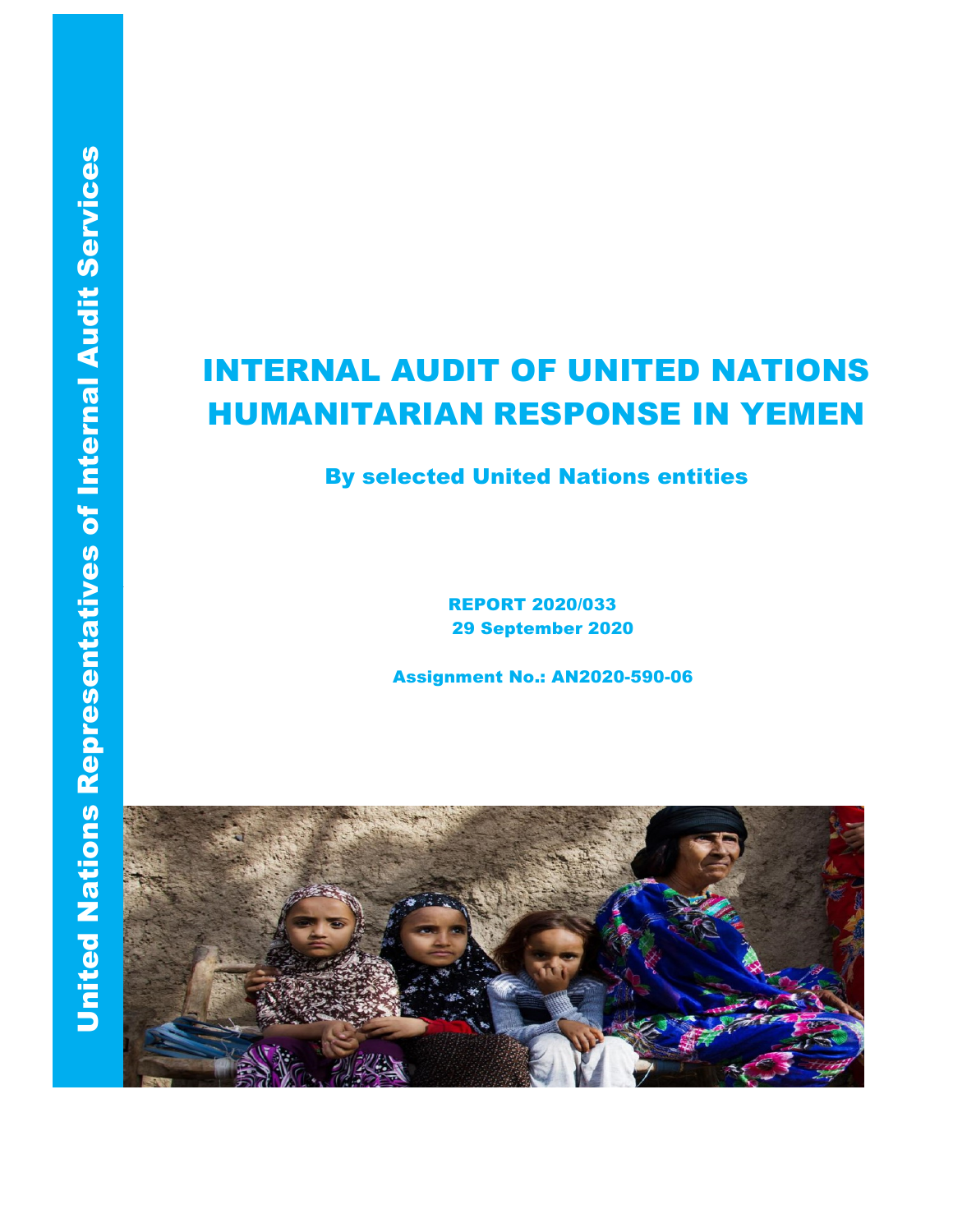## **INTERNAL AUDIT OF UNITED NATIONS HUMANITARIAN RESPONSE IN YEMEN**

## **INTRODUCTION**

This report is a summary of observations from internal audits conducted by selected members of the United Nations Representatives of Internal Audit Services (UN-RIAS).

These audits were coordinated by the internal audit services of the World Food Programme (WFP), the United Nations Children's Fund (UNICEF), and the Office of the United Nations High Commissioner for Refugees (UNHCR) and the United Nations Secretariat with respect to the operations of the Office for the Coordination of Humanitarian Affairs (OCHA).

The objective of the UN-RIAS coordinated audit was to provide assurance to key stakeholders that are funding, managing, implementing and/or overseeing United Nations country operations on the adequacy and effectiveness of inter-agency processes and common activities.

Following the audit, the Humanitarian Coordinator agreed to take various actions to improve efficiency and effectiveness of the United Nations humanitarian response in Yemen and these are shown in italics.

## **OVERALL CONCLUSION**

**Inter-agency governance and coordination mechanisms were established but needed to be (and were after the internal audit) streamlined to minimize duplication of roles between the traditional in-country coordination platforms such as the Humanitarian Country Team (HCT) and new platforms unique to Yemen such as the Emergency Cell. While risk management and internal controls were generally established, they could be more efficient and effective through optimizing the collective strength of the United Nations HCT with respect to Accountability to Affected People, managing partnership risk, and monitoring programme implementation. To better assess the impact of the United Nations humanitarian response in Yemen, the HCT also needed to facilitate an Inter-Agency Humanitarian Evaluation.**

### **BACKGROUND, SCOPE AND METHODOLOGY**

The humanitarian crisis in Yemen was declared an Inter-Agency Standing Committee (IASC) Level 3 emergency in July 2015. Since then the humanitarian operation in Yemen has grown to become one of the largest in the world. Total funding for the Humanitarian Response Plan (HRP) increased nearly three-fold from \$885.3 million in 2015 to \$2.5 billion in 2018, with further growth to \$3.5 billion in 2019.

**This report summarizes internal audit results of agencies accounting for over 80 per cent of the funding received by United Nations system entities for Yemen.**



The 2019 Yemen HRP was focused on reducing hunger, outbreaks of infectious diseases and the risk of displacement and violence against civilians. It also focused on protecting internally displaced persons and preserving the capacity of public sector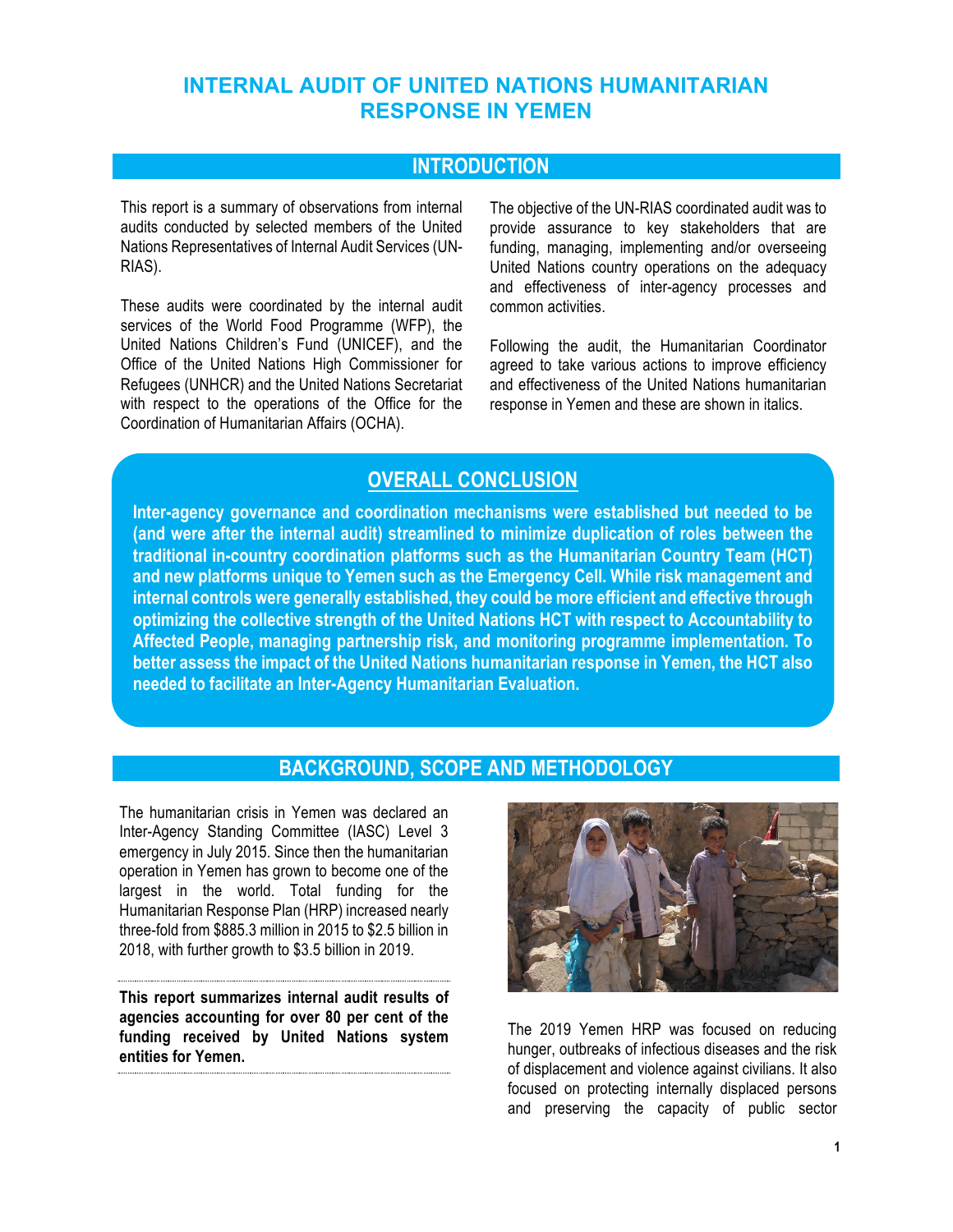institutions to deliver life-saving basic services. The results of the Integrated Food Security Phase Classification of December 2018 showed that 53 per cent of the population – 15.9 million people – required humanitarian food assistance. Overall, an estimated 80 per cent of the population – 24 million people – required some form of humanitarian or protection assistance, including 14.3 million who were in acute need. The 2019 HRP targeted 21.4 million people for assistance. A significant increase from the 2018 HRP, which targeted assistance to 13.1 million people, 11.3 million of whom were in acute need, out of a total of 22.2 million people in need inside Yemen.

Up to 13 United Nations agencies, funds and programmes participated in the humanitarian response in Yemen during 2017, 2018 and 2019. Together, they received approximately \$2 billion in 2018 and \$2.7 billion in 2019. This report is a summary of observations from the internal audits of

four of these agencies, which accounted for over 80 per cent of the funding received by United Nations system entities.

The audits were conducted between March and December 2019 by the participating internal audit services<sup>1</sup> and covered the period from January 2017 to August 2019, or parts thereof, as determined by them.

The audit methodology included: (a) interviews of key personnel, (b) reviews of relevant documentation, (c) analytical reviews of data, and (d) observations made during field visits to Yemen.

The audits were conducted in accordance with the International Standards for the Professional Practice of Internal Auditing.

## **AUDIT RESULTS**

#### **Governance and inter-agency coordination**

In line with the IASC guidance for humanitarian country teams (HCTs), the Yemen HCT was established to ensure that humanitarian action in Yemen is coordinated, principled, timely, effective and efficient and contributes to longer-term recovery. An Emergency Cell chaired by the Humanitarian Coordinator was also established to provide policy and strategic guidance for the emergency response. The Emergency Cell was an innovative approach to address specific challenges in Yemen and its decisions were presented for endorsement to the HCT, which still served as the formal decision-making authority for country-level humanitarian action. However, personnel interviewed during the audit indicated that the Emergency Cell had evolved into a de facto HCT, as its objectives were like those of the HCT, which was already considered too large and diverse at times. After the audit, the HCT endorsed a

The full audit reports can be found on the websites of the participating organizations as follows:

functional overview of roles and responsibilities of humanitarian coordination bodies in Yemen, which clarified their activities and membership.

**While the Yemen HCT and Inter-Cluster Coordination Mechanism were meeting regularly, clusters remained largely siloed.**

The clusters coordinated their humanitarian actions through the Inter-Cluster Coordination Mechanism (ICCM). While the Yemen HCT and ICCM were meeting regularly, clusters remained largely siloed. At its retreat held in March 2019, the ICCM made recommendations to improve its functioning, including through the adoption of a revised planning approach that was recently approved by the IASC to encourage more inter-cluster collaboration. Sub-national

<sup>•</sup> WFP, Internal Audit of WFP Operations in Yemen - January 2020, Reference AR/20/03 dated 2 March 2020 (https://www.wfp.org/audit-inspection-reports)

<sup>•</sup> UNICEF, Internal Audit of the Yemen Country Office, Report no. 2019/14 dated October 2019 (https://www.unicef.org/auditandinvestigation/files/2019\_oiai\_ye men\_country\_office.pdf)

UNHCR, Audit of the operations in Yemen for the Office of the United Nations High Commissioner for Refugees, Report no. 2019/102 dated 6 November 2019 (https://oios.un.org/audit-reports)

<sup>•</sup> OIOS, Audit of the operations of the Office for the Coordination of Humanitarian Affairs in Yemen, Report no. 2019/126 dated 17 December 2019 (https://oios.un.org/audit-reports)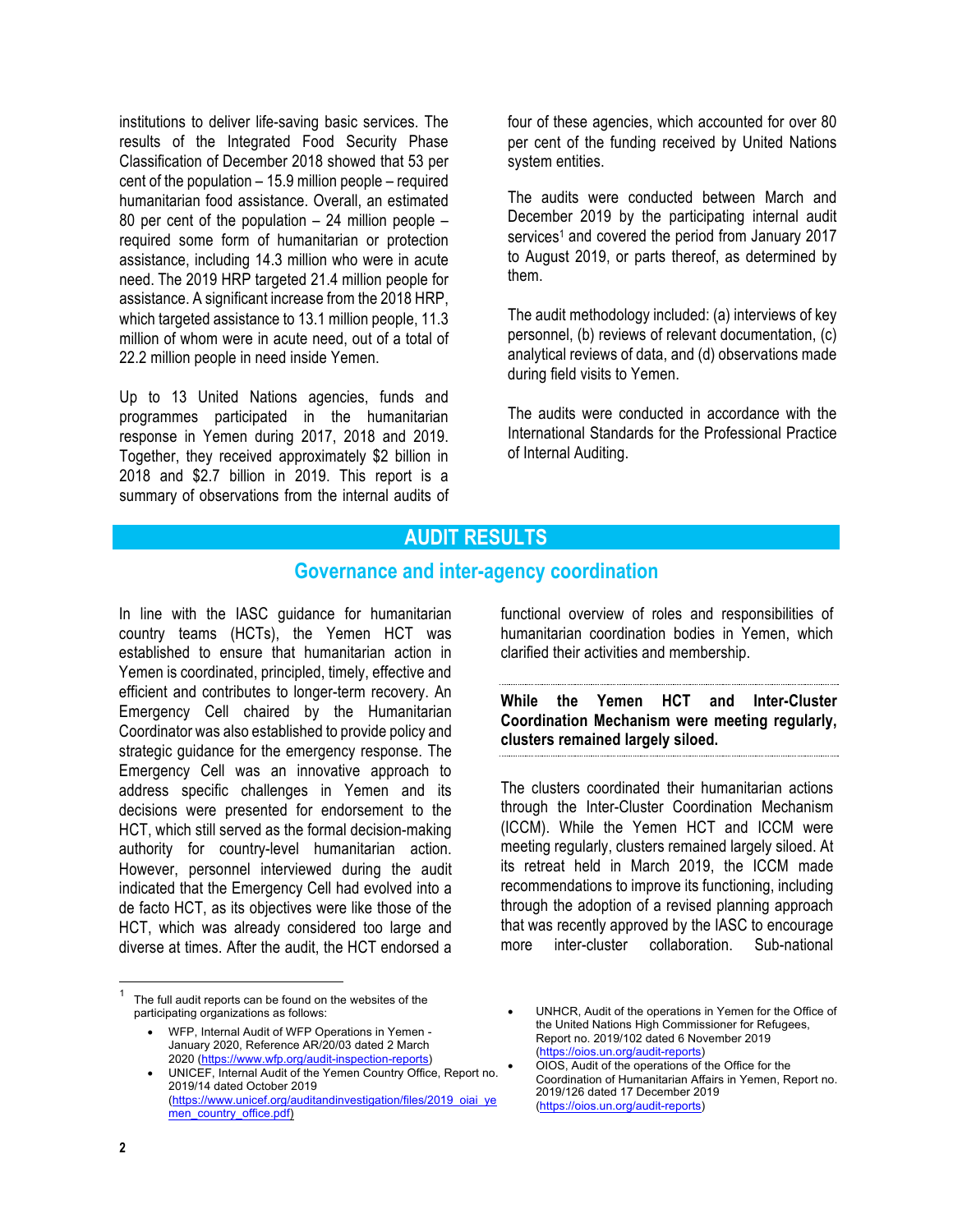structures were also established to complement the national coordination mechanisms.

The coordination structures at the field level consisted of staff of the United Nations system at varying grades, typically wearing two hats – their cluster role and their sectoral one. There was a perception of lack of objectivity when staff played both the cluster lead and sectoral roles, especially when there was no co-lead. The roles of cluster coordinators were also inconsistent as not all clusters had terms of reference.

*Following the audit, the Humanitarian Coordinator undertook to work with the HCT to clarify the terms of reference for sub-national coordinators, subject to available funding and periodic review of the geographical scope of sub-national coordination arrangements.*

#### **Needs assessment and strategic planning**

#### **The quality of data informing needs assessments and analyses was improving.**

The quality of data informing needs assessments and analyses improved between 2017 and 2018 with increased ability to collect data at the district level, as opposed to the governorate-level. The Humanitarian Needs Overview (HNO), a key output of the needsassessment and analysis processes, serves as the evidentiary basis for strategic response planning. In developing the HNO and HRP, cluster planning tools and assessments were supplemented with multicluster location assessments.

Based on the respective HNOs, the Yemen HRPs for 2017 to 2019 prioritized life-saving assistance and protection to address the most acute needs. They allocated resources to quasi-developmental activities, which were designed to support resilient livelihoods and strengthen infrastructure in priority districts. These activities, often conducted in partnership with the public sector in Yemen, included rehabilitating healthcare infrastructure, training medical personnel and paying incentives to public service employees. Such assistance was considered necessary in some cases to address the root causes of emergencies

within the crisis; for example, rehabilitating public water systems had the potential of reducing the risk of further cholera outbreaks.

One of the strategic objectives of the HRP, the preservation of the capacities of public sector institutions, required the collective efforts of all aid agencies. The United Nations agencies were interacting separately with the internationally recognized government in Aden and the de facto authority in Sana'a, but the respective authorities were wary and openly dismissive of each other while increasingly demanding that aid agencies use separate processes to interact with them.

*The Humanitarian Coordinator commented that the United Nations Country Team (UNCT) would continue to target the Health, Nutrition, WASH (Water, Sanitation and Hygiene), Education and Social Protection sectors for system preservation activities in 2020-21 using funding from the World Bank and other donors. UNCT work would be guided by the United Nations' COVID-19 socioeconomic framework, which was finalized in August 2020.*

#### **Implementation and monitoring**

The organizations represented in the coordinated audit led different clusters, including: (a) Food Security and Agriculture Cluster (WFP, as co-lead with the Food and Agriculture Organization); (b) Protection Cluster (UNHCR); (c) Shelter/Non-Food Items/Camp Coordination and Camp Management

Cluster (UNHCR); (d) Nutrition Cluster (UNICEF); (e) Education Cluster (UNICEF); and (f) Water, Sanitation and Health Cluster (UNICEF). Across all clusters, access challenges remained one of the biggest threats to humanitarian programming in Yemen. While some of those challenges were related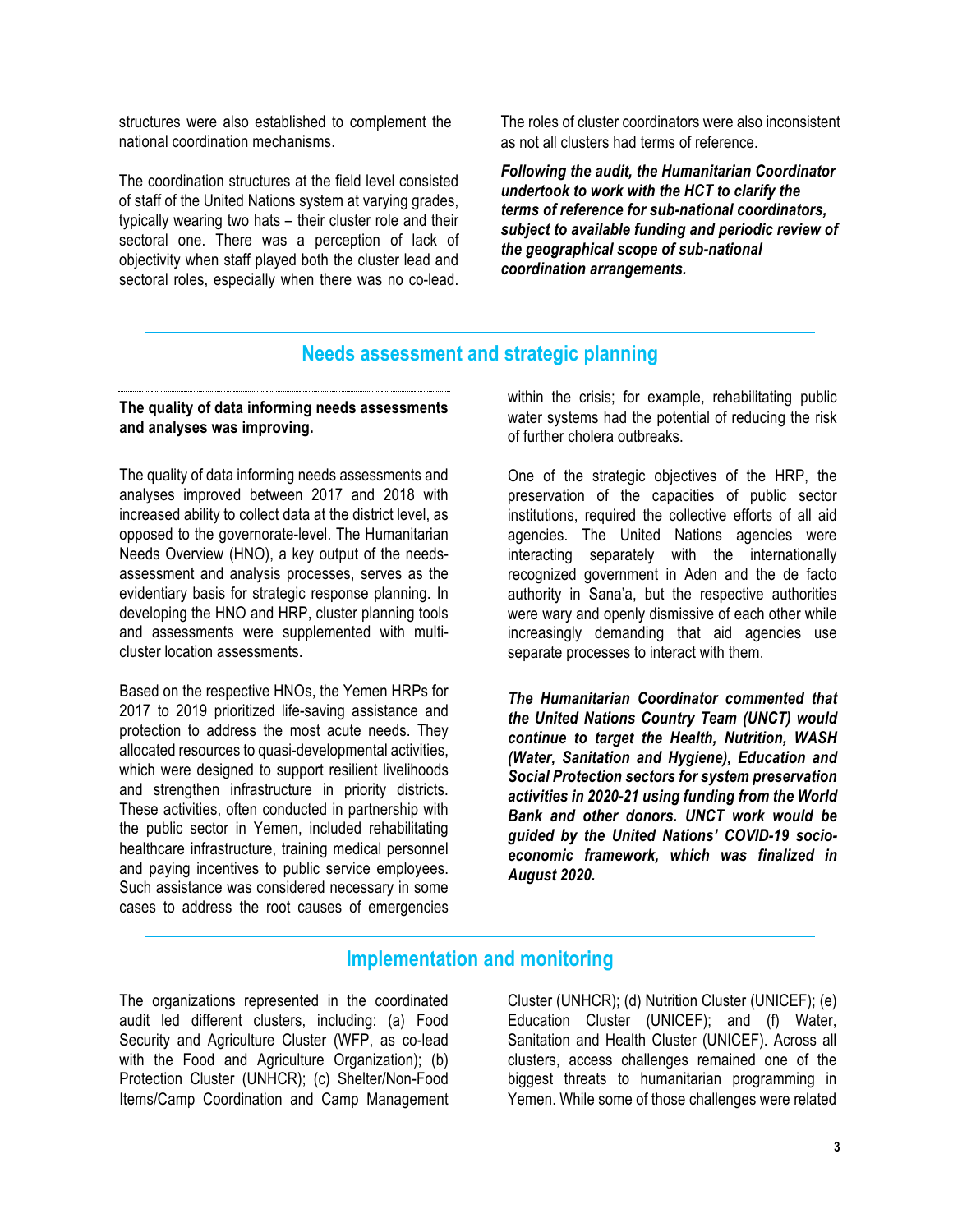to active warfare in parts of the country, the vast majority were related to administrative and bureaucratic hurdles.

The clusters delivered assistance, in varying degrees, through a combination of distribution of commodities/supplies and cash or voucher-based interventions. Such assistance was delivered either directly to beneficiaries or through implementing partners. In line with the Grand Bargain, there was an increase in the routine use of cash and vouchers alongside the more traditional modes of delivering assistance.

Adequate controls were generally in place to identify the appropriate beneficiaries for the cash assistance programmes, except in one instance where restrictions placed by a donor meant that there was no assurance that the most deserving people were being supported. Disbursements were at times delayed due to low awareness among beneficiaries of the payments, including when and where they would be made. In addition, there were some weaknesses in the assessment of the capacity and competence of implementing partners to deliver cash-based interventions and to validate the components of the minimum expenditure baskets used to set payment amounts for different cash assistance programmes. This situation was exacerbated by high inflation and significant exchange rate fluctuations.



Food distribution was partially suspended from June 2019 until an agreement was signed with the de facto authorities to implement biometric registration in August 2019. Completion of biometric registration was expected to minimize fraud and abuse and result in less reliance on commodity vouchers, which had insufficient security features. Some technical and privacy risks related to biometric registration remained unresolved at the time of audit.

**Capacity and access constraints limited the ability of agencies to conduct performance monitoring visits.**

Clusters monitored a limited set of HRP activities and targets every month and reported them in a monthly Humanitarian Dashboard. In addition, most agencies used a combination of their own field monitors and third-party monitoring (TPM) mechanisms to validate achievements reported by implementing partners in the field. While monitoring systems were generally improving, capacity and access constraints limited the ability of agencies to conduct performance monitoring visits. Also, there was a limited number of available TPM service providers who had access to hard-toreach parts of the country, and this resulted in one provider getting most of the work from different United Nations agencies.

*The Humanitarian Coordinator indicated that together with the Humanitarian Country Team, they would continue to respect and support agency-specific requirements for TPM, but would consider further strengthening the arrangements depending upon feasibility, added value, availability of suitable TPM companies and sustainability of quality assurance mechanisms.*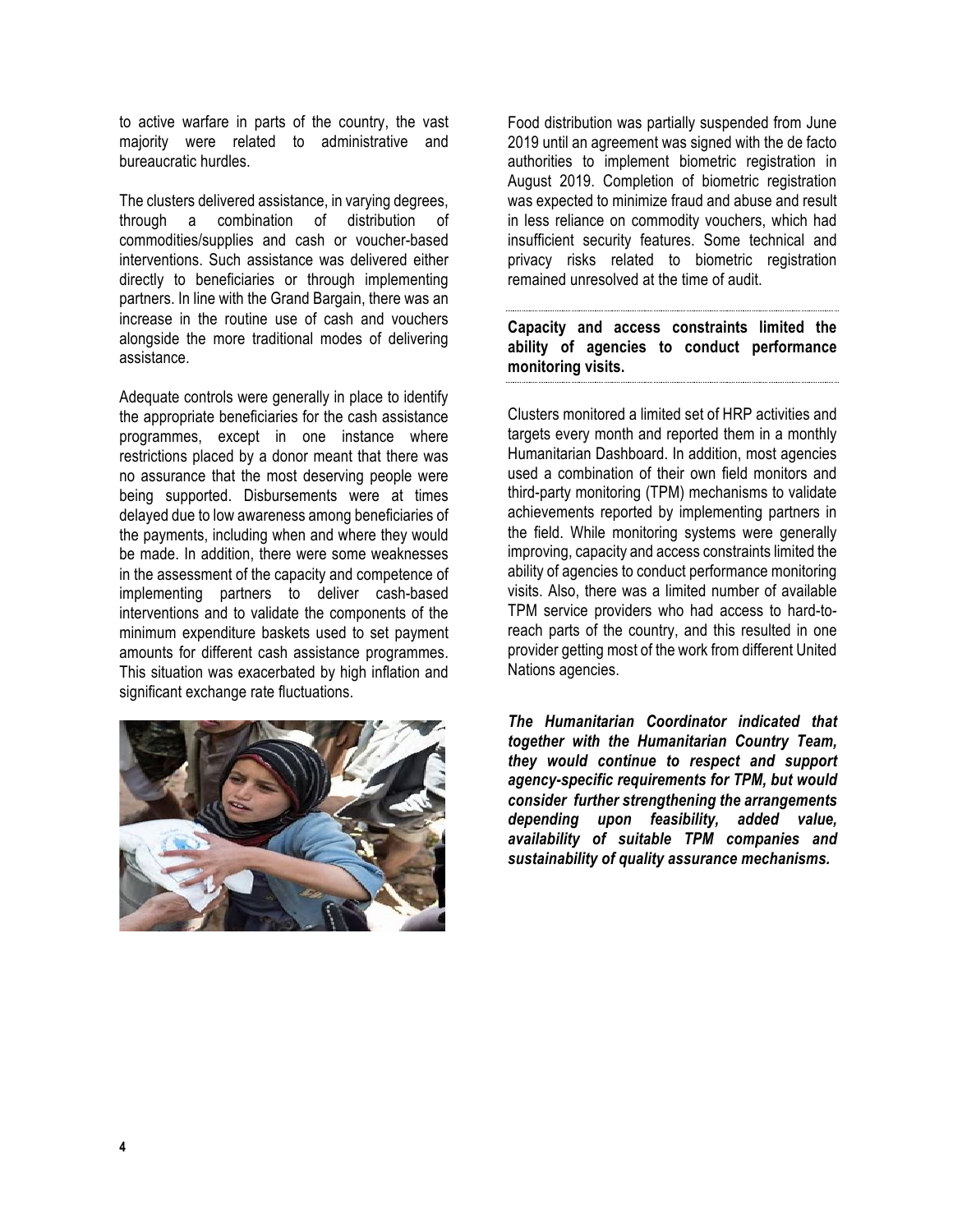#### **Inter-agency humanitarian evaluation**

The Humanitarian Programme Cycle reference module provides for two modalities to assess the inter-agency humanitarian response after the declaration of an L3 emergency. Operational peer reviews should be undertaken within three months of the declaration, while inter-agency humanitarian evaluations (IAHE) are expected within 12 months. In Yemen, no IAHE had been conducted since the L3 emergency was first declared in 2015, despite significant scale-up in the response that saw total funding for the HRP grow from \$885 million in 2015 to \$3.5 billion in 2019. The primary reason for the delay was concern over the security situation in Yemen.

**The IAHE Steering Group (comprising evaluation directors of the United Nations, Red Cross and non-governmental organizations) has since approved the conduct of an IAHE in Yemen.**

#### **Accountability to affected populations**

In line with the IASC "Commitments on Accountability to Affected People and Protection from Sexual Abuse" updated in November 2017, the Yemen HRP committed to: provide information to beneficiaries, involve the community in decision-making, educate staff on social norms, and develop programmes based on participatory assessments. These commitments were not consistently built into assistance programmes by different United Nations agencies. Some community feedback was gathered through implementing partners' internal mechanisms, and agencies also used independent means to collect feedback from beneficiaries, such as through TPM, programme site visits, dedicated call centers and some targeted survey activities. However, it was not clear whether the feedback received from the affected communities was being used consistently and effectively to adjust programmes.

An inter-agency network for the prevention of sexual exploitation and abuse (PSEA Network) was established in 2017. Since its establishment, the network had been working on developing standard operating procedures for a community-based

complaints mechanism in line with IASC best practices, and with consideration of the national context. As of audit date, the mechanism had not yet been rolled out. This was identified as a possible reason for a very low incidence of PSEA complaints, even though anecdotal evidence suggested a higher incidence rate on the ground.

*The Humanitarian Coordinator stated that the PSEA Network supports the work of the PSEA Steering Committee in Yemen, that is co-chaired by the Humanitarian Coordinator, UNICEF and UNHCR. The Committee serves as the senior-level body with primary accountability, decisionmaking, and oversight of PSEA activities in the country. The PSEA Network would continue to ensure that any complaint received in respective organizations or through the Network is logged, referred and followed up with the concerned organization for action and survivor assistance utilizing the existing gender-based violence services and referral pathways.*